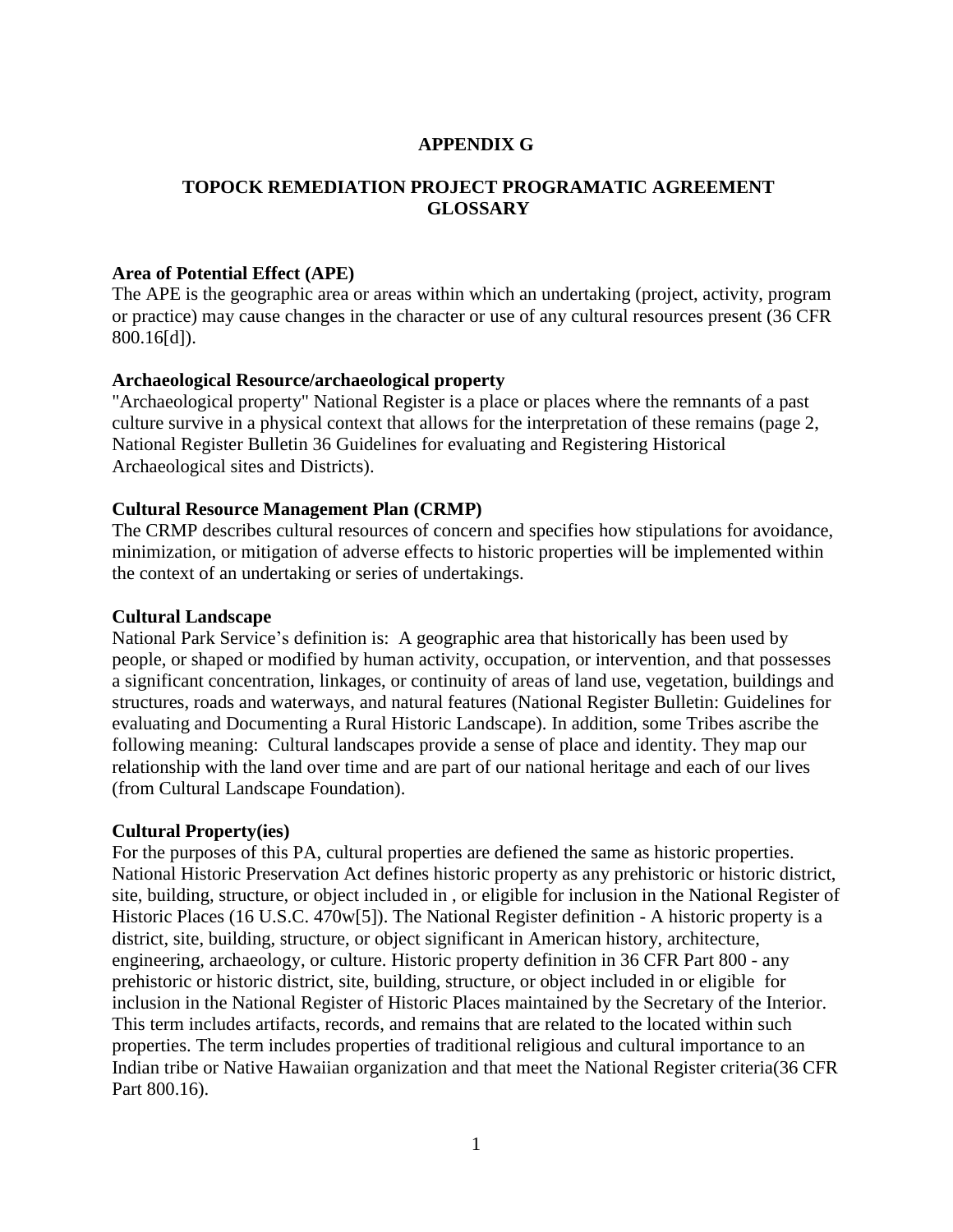# **Geoglyph**

A drawing on the ground, or a large motif, or design that holds cultural significance.

# **Historic**

The term "historic" refers to anything important in history. History usually refers written record or past events. The National Register definition – A historic property is a district, site, building, structure, or object significant in American history, architecture, engineering, archaeology, or culture.

# **Historic Property(ies)**

National Historic Preservation Act defines historic property as any prehistoric or historic district, site, building, structure, or object included in , or eligible for inclusion in the National Register of Historic Places (16 U.S.C. 470w[5]). The National Register definition - A historic property is a district, site, building, structure, or object significant in American history, architecture, engineering, archaeology, or culture. Historic property definition in 36 CFR Part 800 - any prehistoric or historic district, site, building, structure, or object included in or eligible for inclusion in the National Register of Historic Places maintained by the Secretary of the Interior. This term includes artifacts, records, and remains that are related to the located within such properties. The term includes properties of traditional religious and cultural importance to an Indian tribe or Native Hawaiian organization and that meet the National Register criteria(36 CFR Part 800.16).

### **Historic Significance**

In the context of the National Register of Historic Places, properties listed in, or eligible for, the National Register of Historic Places possess historic significance and integrity. Significance may be found in four aspects: A. association with historic events or activities, B. association with important persons, C. distinctive design or physical characteristic, or D. potential to yield important information about history or prehistory ( National Register Bulletin 16A: How to complete a National Register Form).

### **Interim Measure No. 3 (IM-3)**

The (IM-3) is a groundwater treatment and extraction system use to maintain hydraulic control of the plume boundaries near the Colorado River to achieve a net landward gradient away from the Colorado River. The IM No. 3 includes an extraction system of two extraction wells and conveyance pipeline, a treatment system to remove hexavalent chromium and total chromium from groundwater, and an injection system to discharge treated groundwater.

### **Topock Maze**

The Topock Maze is a large, unique, geoglyph situated within the Topock Project APE that has important cultural and religious significance to several of the Indian Tribes residing along or near the Colorado River. One portion of The Maze is currently listed on the National Register of Historic Places owing to its archaeological values. However, the Maze, including two other adjacent loci, is currently under review for eligibility as a Traditional Cultural Property (TCP) and possible nomination to the Register.